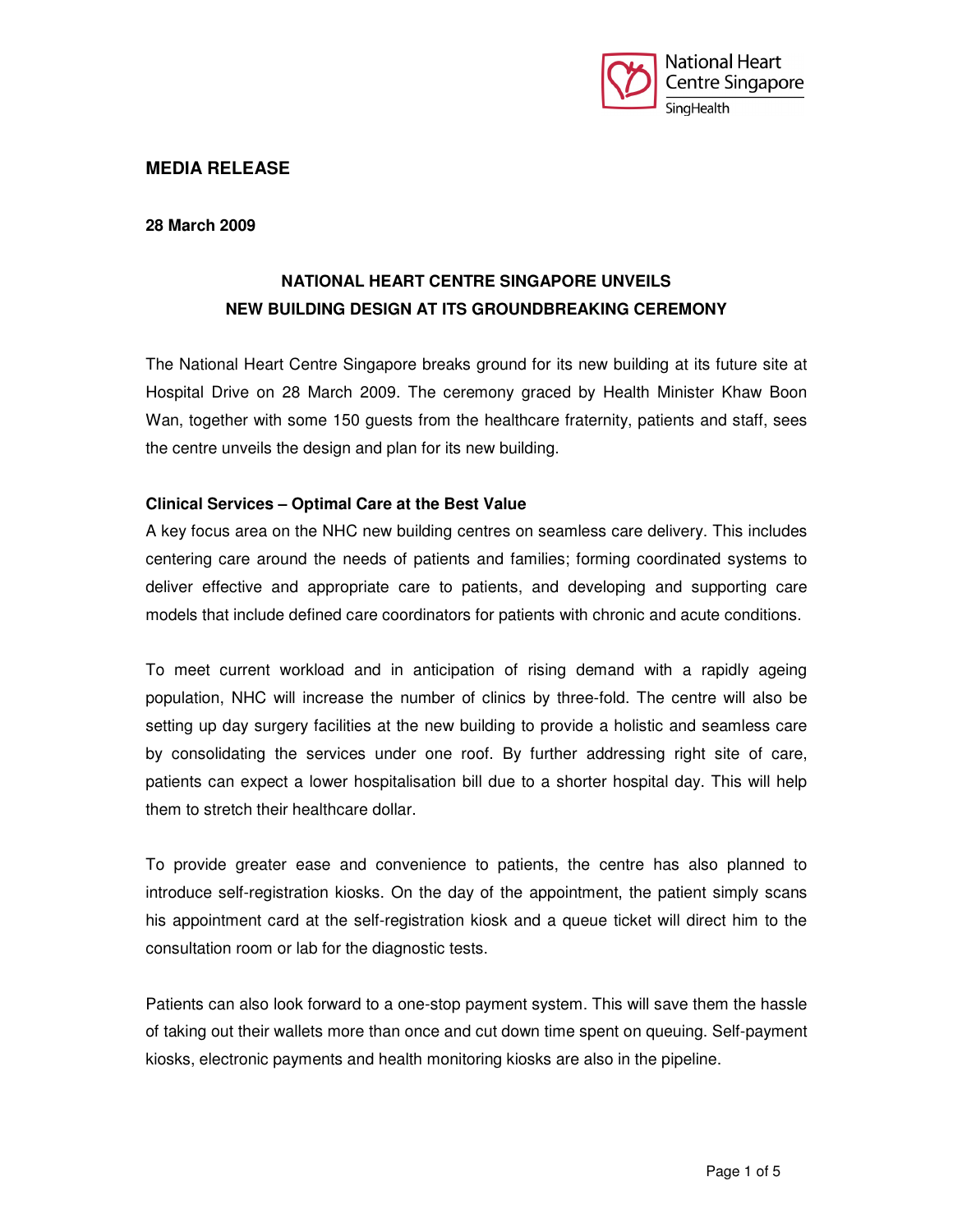

To help patients take charge of their heart health, the new building will add a health information library to facilitate them to learn about specific heart diseases or conditions and healthy living.

#### **Teaching – Grooming a Proficient Workforce for Cardiovascular Medicine**

On the teaching front, the new NHC will continue to strengthen its status as the preferred cardiovascular training centre through training an increasing pool of qualified doctors, nurses and allied healthcare workers in cardiovascular medicine to meet the rising expectations of patients and to serve the rapidly ageing population.

## **Research – A Beacon of Hope for Singaporeans**

Research facilities currently being sited out off the main building due to space constraints will be housed at the new building. The plan to co-locate service and research will enhance interaction between researchers and clinicians, creating a vibrant academic medical environment that promotes the translation of research into clinical services that can improve the diagnosis, treatment and cure for the patients. The centre will also intensify its collaborations with the Duke-NUS Graduate Medical School to strengthen cardiovascular research on the Outram Campus in the next decade.

## **Digital Heart Hospital**

Setting sights on being a *Digital Heart Hospital*, the new NHC building will harness the prolific use of information technology (IT) to dramatically improve the processes and outcomes of care.

## Electronic clinical orders, saving time and eliminating errors

This include the Computerised Physician's Order Entry (CPOE) system, a cluster-wide initiative by SingHealth, which allows doctors to place clinical orders such as radiology or laboratory tests and outpatient medication prescriptions electronically, via customised clinical order sets. This will save them the hassle of filling up tedious physical order forms, providing them ease and speed in consultation. More importantly, the system reduces errors associated with illegible handwriting and built-in decision support mechanisms allow pharmacists and nurse to cross-check the orders.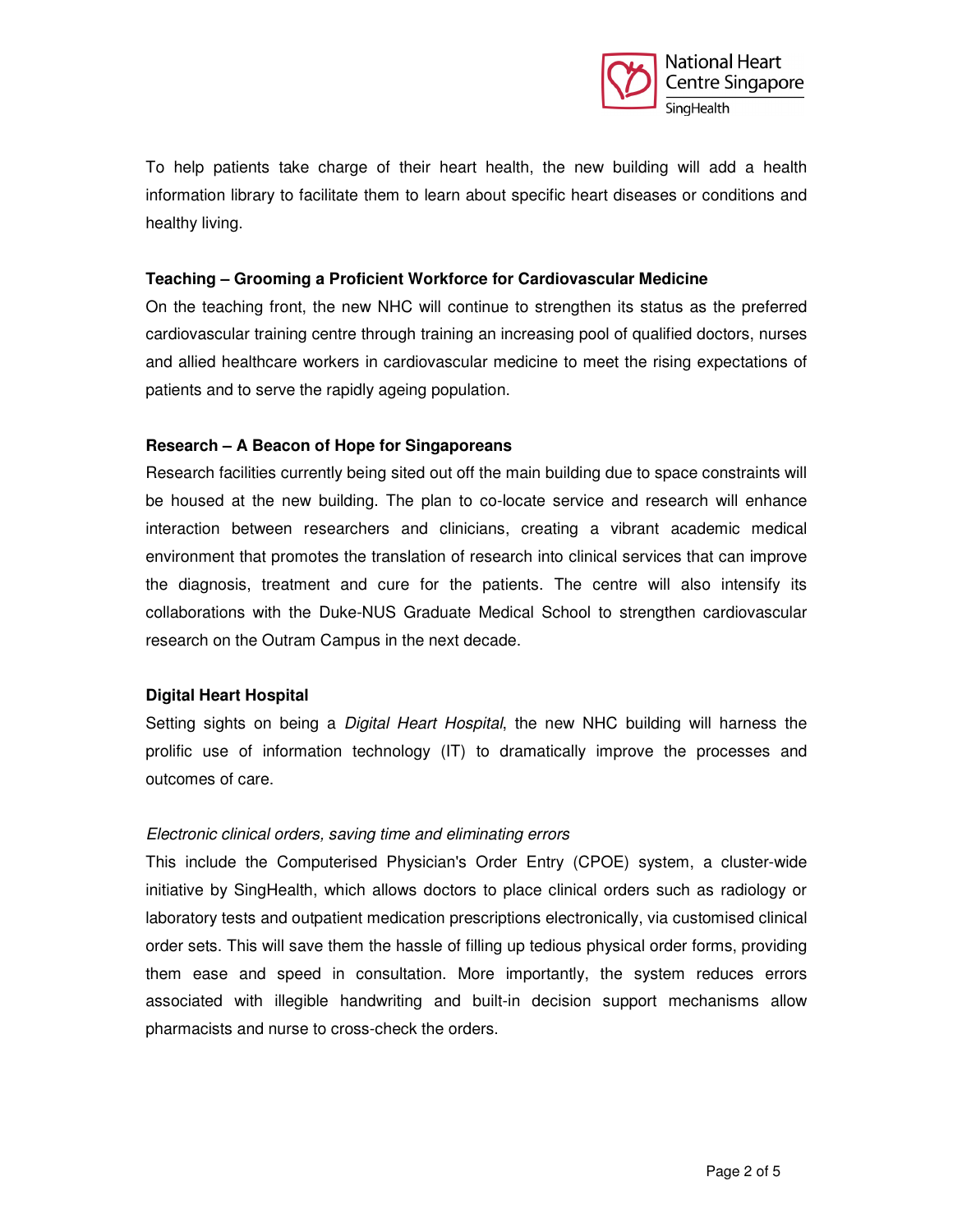

## Structured Notes Documentation

The centre will move from the conventional paper clinical notes to an electronic-structured clinical documentation. With data entered electronically, it eliminates the need for paper notes and reminders. This improves accuracy and readability and outcomes can be tracked for decision support to improve clinical care continually.

## Sharing knowledge across borders with telemedicine

To enable our doctors to meet, confer and share knowledge, across borders, the new NHC will leverage on telemedicine with digital imaging capabilities. The centre is also gearing towards a paperless environment to enhance productivity and patient safety while being environmentally friendly as well.

# **"Placing People First" Design Philosophy**

The patient-centric focus is also reflected in the new building design. Jointly designed by Ong & Ong and Broadway Malyan, the inspirational concept of the NHC new building was drawn from the "Placing People First" philosophy. It encompasses the needs of the various key users – the patient, the visitor and the staff.

## Unique two fronts - institutional and garden

A distinctive feature is its two fronts - institutional and garden. The institutional front, the main approach for vehicles and houses the medical facilities, is quiet and formal. The garden front, at the other end, faces the garden deck in the Outram Campus Masterplan. This serves primarily as the healing park and waiting area. The first and second storey will allow direct passage by the public from the institutional front to the garden deck, to promote integrated access to other facilities within the Campus.

## Eco-friendly features, saving energy and reducing wastage

The new building will adopt various green building features, technologies and innovations to achieve better performance in energy efficiency, water usage, use of recycled and reusable materials, indoor environmental quality and environmental management. Examples include the passive solar strategy for the institutional front, which reduces heat emission and direct glare and sunlight into the building while introducing diffuse daylight condition and cutting overall energy consumption; and the use of environmental friendly building elements which are energy efficient in fabrication, self-cleansing and long-lasting. The use of sustainable construction defines a green benchmark for healthcare design in South-East Asia.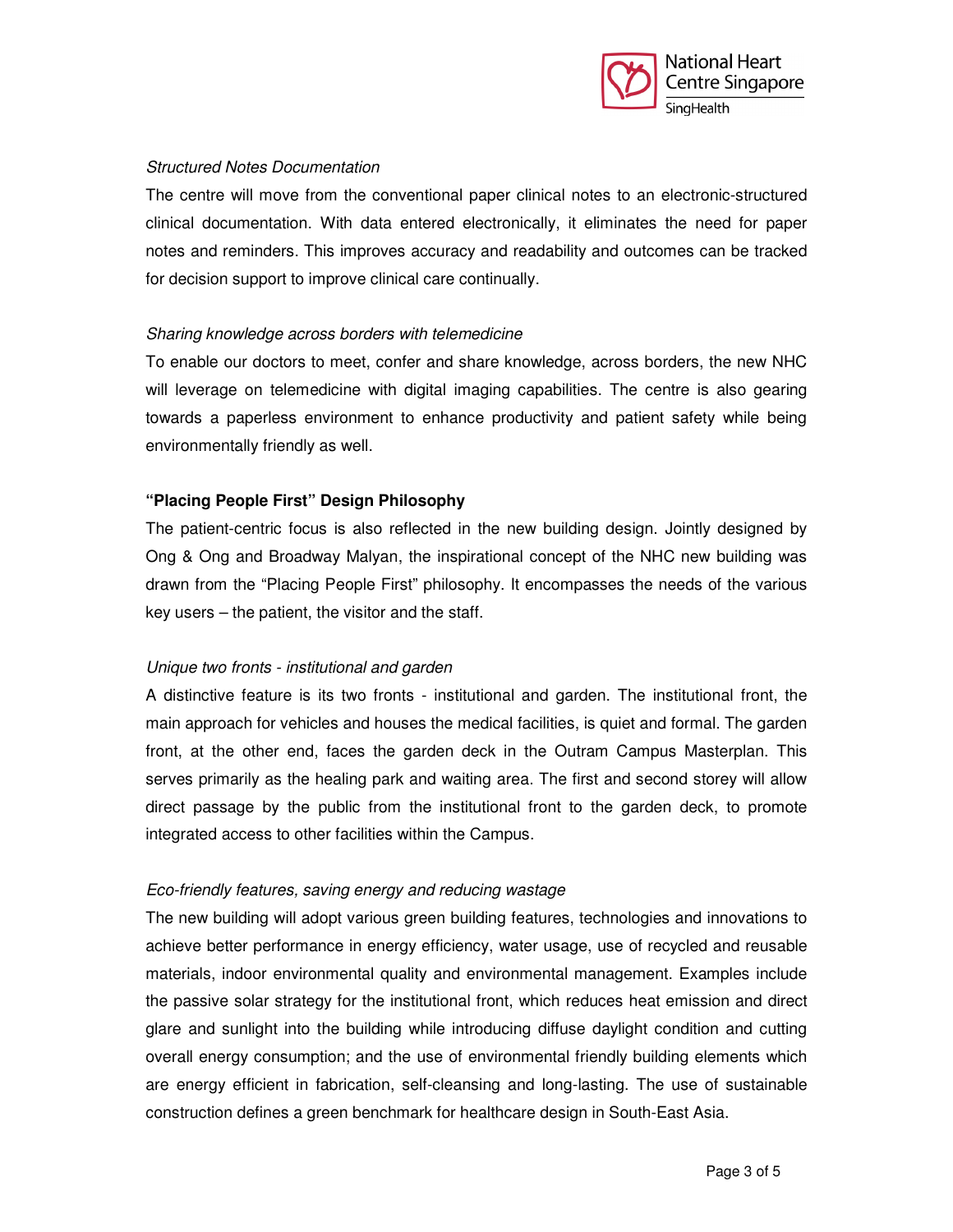

## Ease of navigation and flexibility in space planning

With the 'Placing People First' concept in mind, the new building introduces intuitive wayfinding, with most facilities visible from the main reception, bringing ease and convenience to the patients and visitors.

The rectilinear building form provides great flexibility in space planning, reconfiguration of usage and ease of extension upwards and sideways. To facilitate ease and speed of construction, modern methods of modularisation will be utilised.

The 12-level building of 35,000 square metres will complete by end 2012, and operational in early 2013.

Associate Professor Koh Tian Hai, Medical Director, National Heart Centre Singapore said, "In designing the new NHC building, we consider every facet of the heart patient's care and hospital experience, to deliver the best care possible while balancing cost and functional effectiveness. We will work towards improving our processes and outcomes of care through harnessing information technology. On teaching and research fronts, we will continue to work closely with local and overseas institutions to groom a proficient cardiovascular workforce and to promote the translation of research into clinical services that can improve the diagnosis, treatment and cure for the patients."

## **Media Contact**

Ms Jessica Koh Assistant Manager, Corporate Development National Heart Centre Singapore Tel: 6236 7418 Email: jessica.koh.l.c@nhc.com.sg

## **About the National Heart Centre Singapore**

The National Heart Centre Singapore (NHC) is a 185-bed national and regional referral centre for cardiovascular diseases. A one-stop facility with the largest heart specialists group in Singapore, NHC treats complex cases and sees the highest volume of heart patients locally.

\_\_\_\_\_\_\_\_\_\_\_\_\_\_\_\_\_\_\_\_\_\_\_\_\_\_\_\_\_\_\_\_\_\_\_\_\_\_\_\_\_\_\_\_\_\_\_\_\_\_\_\_\_\_\_\_\_\_\_\_\_\_\_\_\_\_\_\_\_\_\_\_\_